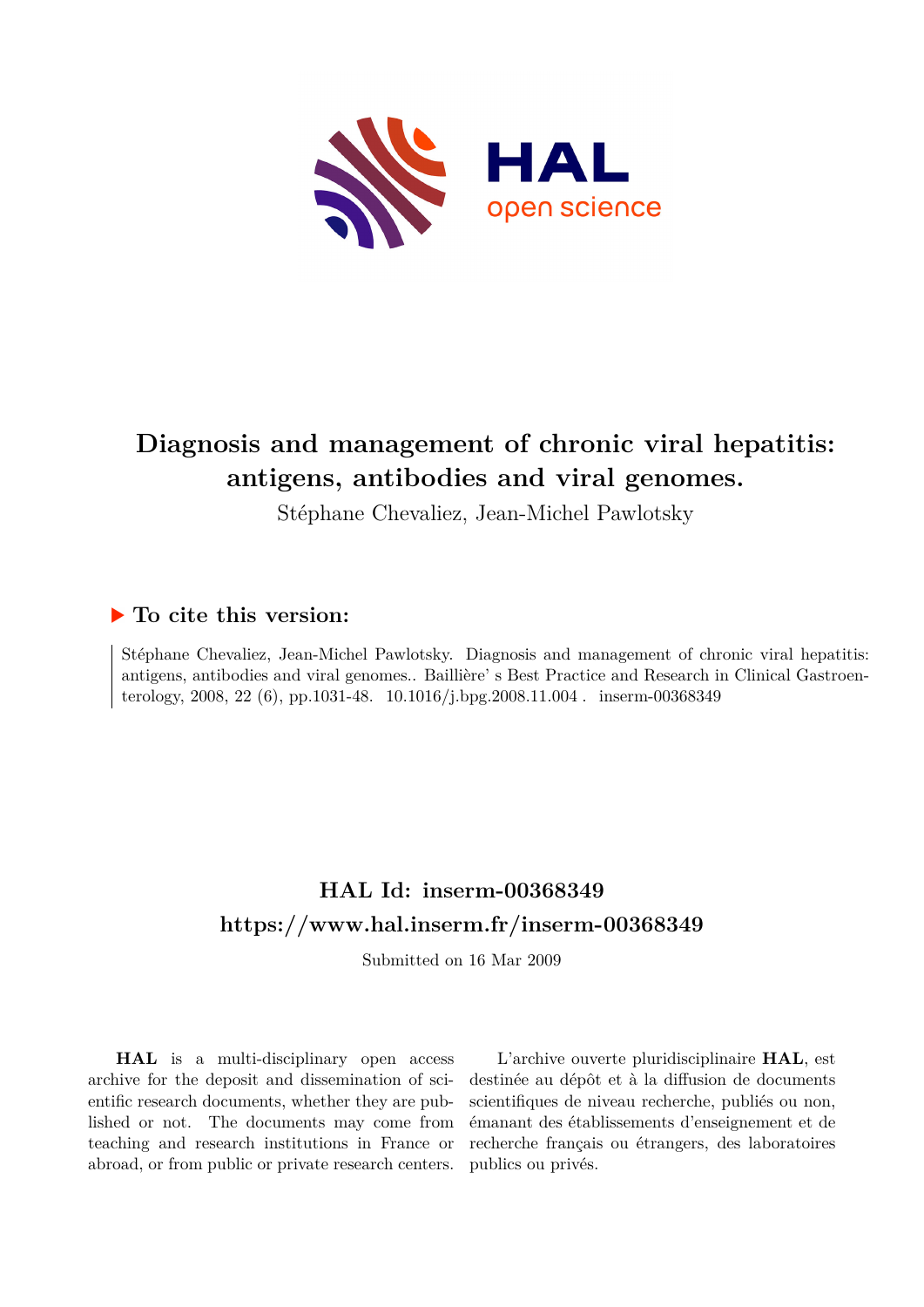# *Diagnosis and management of chronic viral hepatitis: antigens, antibodies and viral genomes*

## **St**é**phane Chevaliez** 1 2 **, Jean-Michel Pawlotsky** 1 2 \*

*IMRB, Institut Mondor de recherche biom dicale 1* <sup>é</sup> *INSERM : U841 , Universit*é *Paris XII Val de Marne , H*ô*pital Henri Mondor 51, av du mal de lattre de tassigny 94010 CRETEIL CEDEX,FR*

*Centre de r f rence fran ais des h patites B, C et D 2* <sup>é</sup> <sup>é</sup> <sup>ç</sup> <sup>é</sup> *Institut National de la Transfusion Sanguine , FR*

\* Correspondence should be adressed to: Jean-Michel Pawlotsky <jean-michel.pawlotsky@hmn.aphp.fr >

**MESH Keywords** Antiviral Agents ; therapeutic use ; Disease Progression ; Genome, Viral ; Hepacivirus ; genetics ; Hepatitis B Antibodies ; blood ; Hepatitis B Antigens ; blood ; Hepatitis B virus ; genetics ; Hepatitis B, Chronic ; blood ; diagnosis ; drug therapy ; genetics ; Hepatitis C Antibodies ; blood ; Hepatitis C Antigens ; blood ; Hepatitis C, Chronic ; blood ; diagnosis ; drug therapy ; genetics ; Humans ; Prognosis ; RNA, Viral ; blood

Approximately 500 million people, i.e. one fifth of the world population, are chronically infected with hepatitis B virus (HBV) or hepatitis C virus (HCV) 1, 2. Each year, over 1,5 million people die from HBV- and/or HCV-related chronic liver diseases, such as end-stage cirrhosis and hepatocellular carcinoma (HCC). HCC is one of the most common cancers worldwide and in 2002, HBV and HCV have been responsible for at least half a million of these cancers 3 .

HBV belongs to the Hepadnaviridae family, genus Orthohepadnavirus . HBV is the smallest human enveloped DNA virus, with a genome of approximately 3,200 base pairs. The partially double-stranded circular DNA genome encodes at least four overlapping open reading frames, including the surface (preS/S), precore/core (preC/C), polymerase (P) and X genes 4 . HBV strains are classified into 8 genotypes (A to H) based-on an 8% or more DNA sequence difference over the full genome 5 , 6 . The different HBV genotypes have distinct geographical distributions and appear to bear different biological properties that may affect the clinical outcome of HBV-related disease 7 –14 .

HCV belongs to the Flaviviridae family, genus Hepacivirus . HCV is an enveloped RNA virus, with a genome of approximately 9,500 nucleotides. The single positive-strand RNA genome contains a major open reading frame that encodes a large polyprotein of approximately 3,000 amino acids. The polyprotein co- and post-translational processing yields a number of structural and non-structural proteins 15 . HCV strains are classified into 6 major genotypes, and a seventh one has been recently identified 16 , 17 . The HCV genotypes also have distinct geographical distributions and the genotype is an essential prognosis marker of the likelihood of HCV eradication during antiviral treatment 18 .

Virological tools are needed to diagnose chronic HBV and HCV infections, they may be useful to establish their prognosis, but they have found their principal application in guiding treatment decisions and assessing the virological responses to therapy.

# **VIROLOGICAL TOOLS**

The virological diagnosis and monitoring of HBV and HCV infections is based on the use of a variety of virological markers (Table 1 ). Six HBV markers are used in clinical practice, including HBs antigen (HBsAg), anti-HBs antibodies, HBe antigen (HBeAg), anti-HBe antibodies, anti-HBc antibodies (including total anti-HBc antibodies and anti-HBc IgM) and HBV DNA. Three HCV markers are useful in clinical practice, including total anti-HCV antibodies, HCV genotype and HCV RNA.

#### **Viral antigens and antibodies**

#### *Principles of viral antigen and antibody detection and quantification*

The detection (and eventually the quantification) of viral antigens and of specific antibodies in body fluids is based on the use of sandwich enzyme immunoassays (EIAs). Recombinant antigens or antibodies are used to capture circulating antibodies or antigens, respectively, onto the wells of microtiter plates, microbeads or specific holders adapted to close automated devices. The presence of antigens or antibodies is revealed by antibodies (in the case of antigen) or anti-antibodies (in the case of antibody) labeled with an enzyme that catalyzes the transformation of a substrate into a colored compound. The optical density (OD) ratio of the reaction (sample OD/internal control OD) is proportional to the amount of antigens or antibodies in the sample. EIAs are cheap, easy to use, can be fully automated and are well adapted to large volume testing.

## *HBV serological markers*

#### *Hepatitis B surface antigen (HBsAg)*

Hepatitis B surface antigen is bore by three distinct viral proteins encoded by the pre-S/S gene: the major (or small) surface protein encoded by the S gene, the most abundantly produced surface protein; the middle surface protein, encoded by the preS2 + S gene; and the large surface protein, encoded by the preS1 + preS2 + S gene. HBsAg is present in great excess in the blood of HBV-infected patients,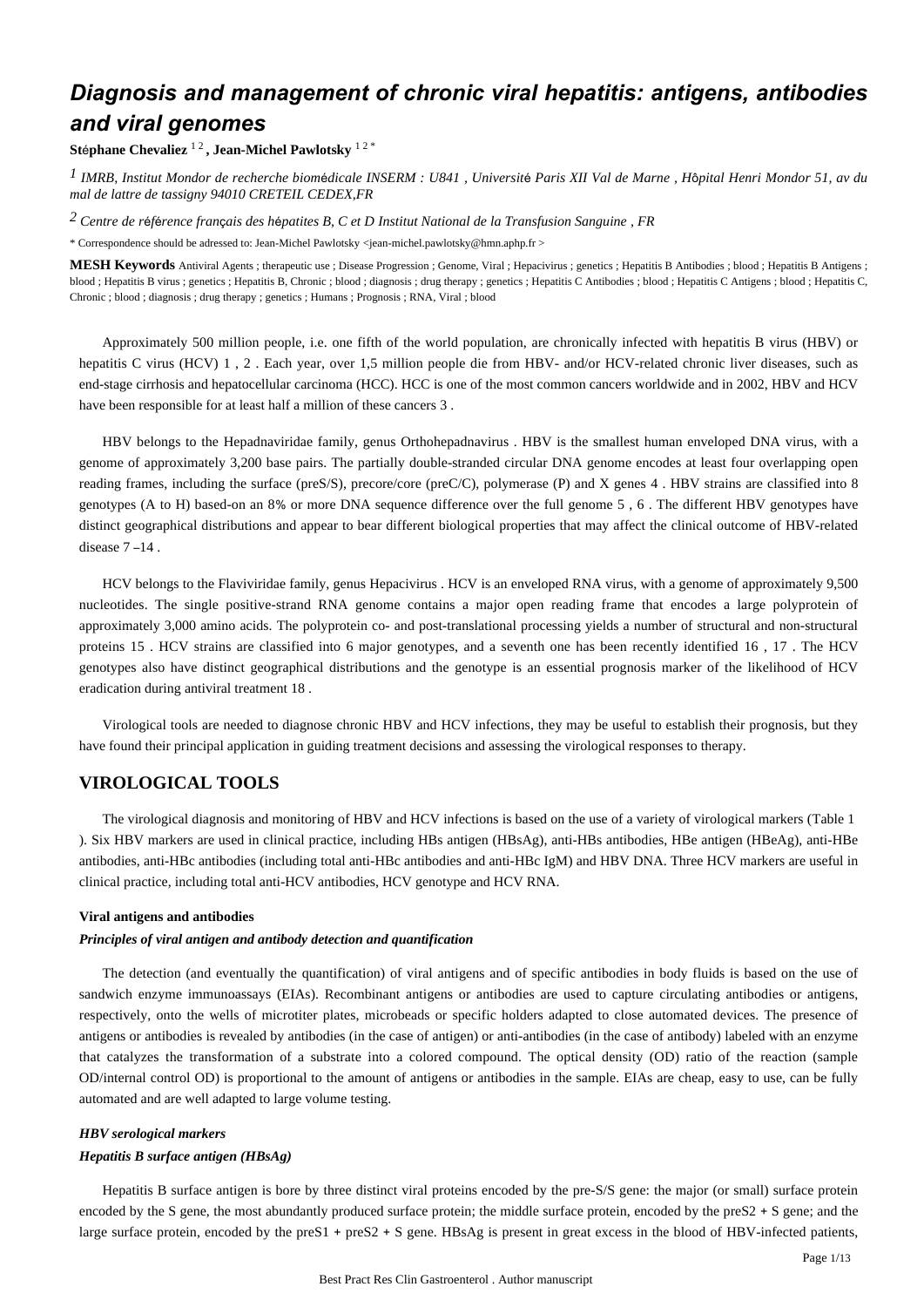essentially associated with noninfectious particles including spherical particles and tubular ones (approximately 10<sup>13</sup> particles per milliliter) 19 .

HBsAg is detected early during acute infection, on average 6 to 10 weeks after exposure and several weeks before the onset of clinical and biological symptoms (Figure 1A ). The analytical sensitivity of the available commercial HBsAg EIAs has been improved recently. Indeed, current HBsAg detection assays detect at least 0.15 nanograms (ng) per milliliter (mL) of circulating HBsAg, i.e. approximately 350 international units (IU) per mL 20 . This improvement has reduced the "window period", i.e. the post-exposure period during which HBsAg is undetectable, to up to 9 days 20 . In addition, the ability of HBsAg assays to detect HBV variants bearing nucleotide substitutions in the S gene leading to modifications of the tri-dimensional structure of HBsAg has been improved compared to the previous generations of tests 21 –23 . The specificity of current HBsAg detection assays is of more than 99.5%. False-positive results can be exceptionally observed in pregnant women, autoimmune diseases, and chronic liver diseases of other causes 23 –25 . They can also sometimes be observed in heparinized, hemolyzed (hemoglobin above 1.4 g/dL) or icteric (bilirubin above 52.8 μmol) blood specimens 24 . In practice, it is recommended that the first detection of HBsAg be confirmed by neutralization in order to eliminate a false-positive result.

Evolution of acute hepatitis B towards chronic HBV carriage is defined by HBsAg persistence for more than 6 months 26 . Under certain circumstances, HBsAg may not be detectable during chronic hepatitis B: (i) in low-replication asymptomatic HBV carriers; (ii) in the case of HBV variants bearing nucleotide substitutions in the S gene leading to the synthesis of an HBsAg that is not recognized by commercial assays 27 , 28 ; (iii) when infection resolves spontaneously or after successful antiviral therapy in chronic HBV-infected patients who may subsequently achieve an HBs seroconversion; (iv) in hepatitis delta HBV-co-infected patients, where hepatitis delta virus most often inhibits HBV replication and expression 27 , 29 .

HBsAg quantification can now be performed by means of a fully automated chemiluminescent microparticle immunoassay. HBsAg quantification is easy, cheap and may provide a mean to establish the prognosis of antiviral therapy in the future. HBsAg quantification indeed appears to be a surrogate marker of the amount of covalently closed circular DNA (cccDNA), the persistent intrahepatic form of HBV DNA, in the hepatocytes and a predictor of a sustained virological response to antiviral treatment off therapy. During antiviral therapy, HBsAg decrease is a predictor of subsequent HBsAg clearance, the principal goal of antiviral treatment, which may be subsequently followed by an HBs seroconversion characterized by the appearance of anti-HBs antibodies 30 –32 .

The estimated annual incidence of spontaneous HBsAg clearance from serum in chronically infected patients is 1% to 2% in Caucasians 33 . It may be lower (0.1% to 0.8%) in high endemicity areas where infection is usually acquired perinatally or in the early childhood 34 –36 .

#### *Anti-hepatitis B surface (anti-HBs) antibodies*

The presence of anti-HBs antibodies (in the presence of anti-HBc antibodies) witnesses the recovery of chronic HBV infection and life-long immunity against HBV. The anti-HBs titer often varies over time, and anti-HBs antibodies may become undetectable several years after the acute episode. The assessment of anti-HBs antibody levels by different assays is not accurate and consistent, yielding incomparable quantitative results in spite of the calibration with international standards 37 .

After vaccination against HBV, isolated anti-HBs antibodies must be present at a titer of more than 10 mIU/mL to confer efficient protection.

#### *Anti-hepatitis B core (anti-HBc) antibodies*

Anti-hepatitis B core antibodies are detected early during HBV infection (Figure 1A ). Two isotypes of anti-HBc antibodies can be detected, including: anti-HBc IgM, a marker of acute infection that can be also detected at low levels during the immune elimination phase of chronic hepatitis B and during exacerbations in inactive carriers; anti-HBc IgG which rise in parallel to HBsAg at the acute phase of infection and persist for life-long whatever the outcome of HBV infection (Table 1 ).

In contrast to anti-HBs antibodies, anti-HBc IgG are not neutralizing in vivo . False-negative detection of anti-HBc antibodies may rarely occur in immunosuppressed patients. A rare HBV variant harboring an in-frame deletion of the core gene defective for HBc antigen synthesis, named HBV-2, has been reported not to elicit a detectable immune response to HBc antigen in immunocompetent patients. We recently reported the case of an organ donor with low-level HBV DNA (3.0 Log<sub>10</sub> IU/mL) lacking both HBsAg and anti-HBc antibodies; several substitutions in both the HBsAg and HBc antigen sequences were found in this donor 38 .

Anti-HBc antibodies may be the only marker present in chronically infected patients, for instance in low-replication asymptomatic HBV carriers with low HBsAg production. Attempts to further characterize anti-HBc antibodies in a prognostic purpose, such as determining anti-HBc IgG subclass profiles or anti-HBc antibody affinity, have failed so far.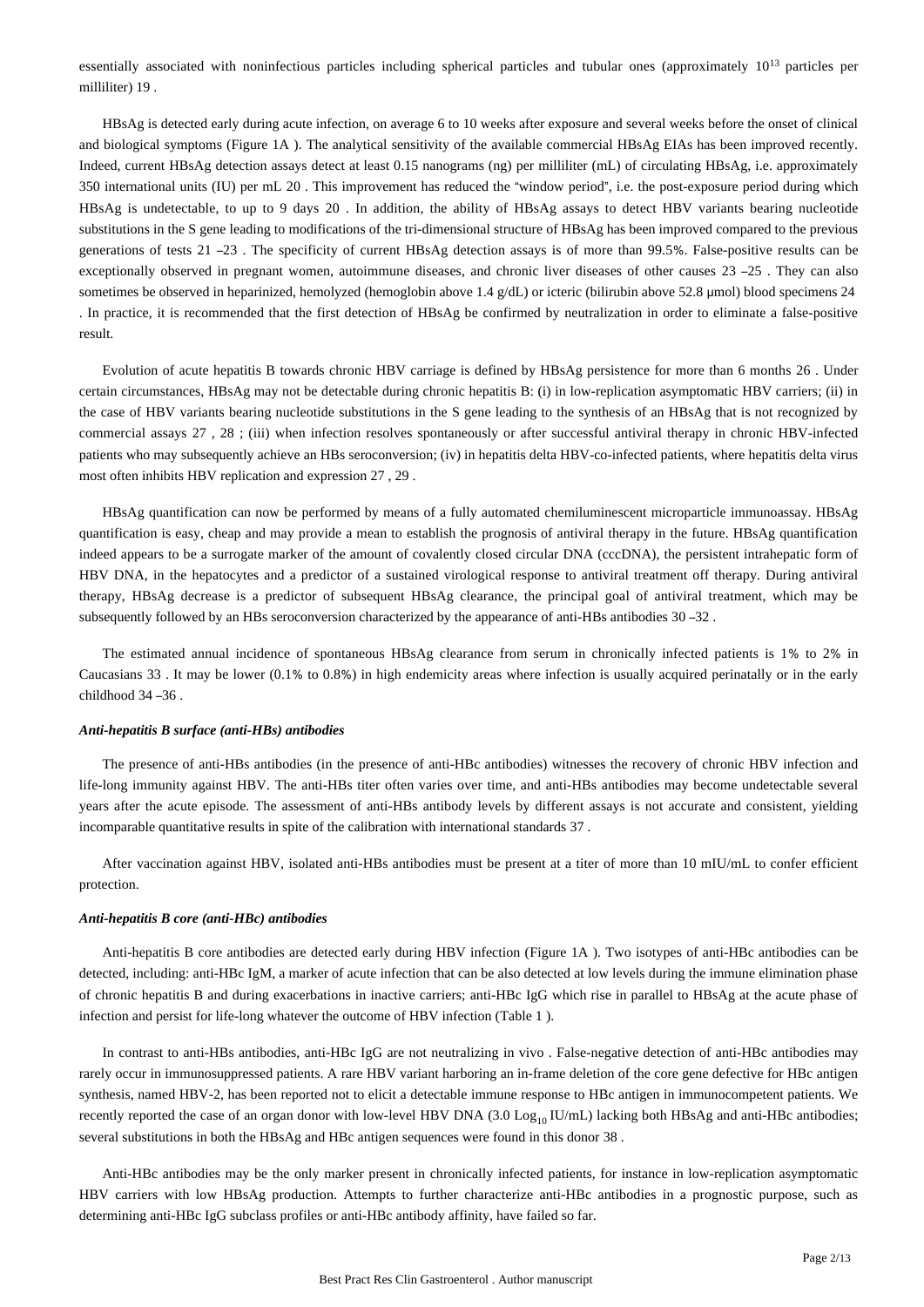#### *Hepatitis B e antigen (HBeAg) and anti-HBe antibodies*

The HBe protein, which bears the HBe antigen, is a nonstructural HBV protein encoded by the preC/C gene. It is secreted by infected cells under various soluble forms that vary in size between 16 and 20 kDa. The HBe protein contains two epitopes: e1, conformational, and e2, linear. The e1 epitope sequence overlaps that of the conformational HBc epitope, so that e1 is presented at the surface of HBV nucleocapsids and expressed, together with HBc, at the surface of infected cells. Although HBe protein secretion does not appear to be essential for HBV lifecycle, its presence is associated with immune tolerance, high-level HBV replication and high transmissibility.

During acute infection, HBeAg can be detected on average 6 to 12 weeks after exposure (Figure 1A ). HBeAg clearance is generally associated with a decrease of viremia and an aminotransferase flare. It is followed by the appearance of anti-HBe antibodies during the HBe seroconversion phase. Persistence of HBeAg is generally observed in the patients who develop chronic infection.

In chronic HBV infection, two phenotypes can be observed, including HBeAg-positive and HBeAg-negative chronic hepatitis B. In HBeAg-positive chronic hepatitis B, the preC/C gene has a wild-type sequence, no anti-HBe antibodies are found, and the presence of HBeAg in peripheral blood is generally associated with a high HBV DNA level. In HBeAg-negative chronic hepatitis B, the patients are infected with a variant virus, bearing nucleotide substitutions in the precore region and/or in the basal core promoter region of the preC/C gene. The most frequent nucleotide substitution occurs at position 1896 (G1896A) in the precore region of the preC/C gene. It inserts a stop codon in the precore sequence that prevents the HBe protein from being synthesized. The second group of nucleotide polymorphisms is located within the core promoter region. The most frequent changes are at positions 1762 (A1762T) and 1764 (G1764A). They down-regulate HBe protein production up to 70%. Other mutations susceptible to alter HBe protein production have also been described 33 , 39 . Different variants bearing precore and/or basal core promoter mutations can be observed in the same patient in variable proportions. Although a few cases of de novo infection with HBeAg-negative viruses have been described in the literature, HBeAg-negative variants are generally selected during the immune clearance of chronic HBV infection. An important outcome of the immunoelimination phase is indeed seroconversion from HBeAg to anti-HBe, characterized by the clearance of HBeAg followed by the appearance of anti-HBe antibodies. The seroconversion phase may result in an HBeAg-negative chronic hepatitis B or in an inactive carrier state characterized by normal aminotransferase levels and undetectable or low-level (< 2 000 IU/mL) HBV DNA. The estimated annual incidence of spontaneous HBeAg seroclearence in chronically infected patients is 5% to 15% 40 , 41 .

# *HCV serological markers Total anti-HCV antibodies*

The serological window, characterized by detectable HCV RNA and core antigen in the absence of anti-HCV antibodies, has been estimated to be of approximately 60 days on average 42 . Anti-HCV antibodies appear on average 2 to 8 weeks after the acute phase of infection and persist for life in patients who develop chronic HCV infection (Figure 1B ). The presence of both anti-HCV antibodies and HCV RNA does not allow to distinguish acute hepatitis C from an acute exacerbation of chronic hepatitis C or an acute hepatitis of another cause in a patient with chronic hepatitis C. The anti-HCV IgG avidity index within the first 8 days following the onset of clinical symptoms may be useful in identifying actual acute HCV infection cases 43 .

The significance of the presence of anti-HCV IgM during HCV infection is unclear. Anti-HCV IgM have been reported in 50% to 93% of patients with acute hepatitis C and 50% to 70% of patients with chronic hepatitis C 44 –46 . Therefore, anti-HCV IgM cannot be used as a reliable marker of acute HCV infection, and IgM assays have not be used in clinical practice. However, the serial measurements of the anti-HCV IgM titers based on at least three determinations from the fifth to the fifteenth day from the onset of the symptoms may identify patients with acute hepatitis C 47 .

#### *Serological determination of HCV genotype*

The HCV genotype can be determined by means of a competitive ELISA assay using genotype-specific antigens 48 . This assay allows to identify the 6 HCV genotypes (1 to 6) but not the subtype.

#### **Viral genome**

## *Genome detection and quantification Principles of genome detection and quantification*

Viral genome detection and quantification can be achieved by using two categories of molecular biology-based techniques, including target amplification (such as polymerase chain reaction (PCR)) and signal amplification (such as hybrid capture or the branched DNA assay). Whatever technique used, HBV DNA and HCV RNA international units per milliliter must be preferred to any other quantitative unit and should now be implemented in all commercial quantitative assays. Conversion factors can be used to establish a relationship between the IUs and the non standardized copies 49 , 50 . The classical techniques for viral genome detection and quantification are now progressively being replaced by real-time PCR assays in most virology laboratories (Table 2 ).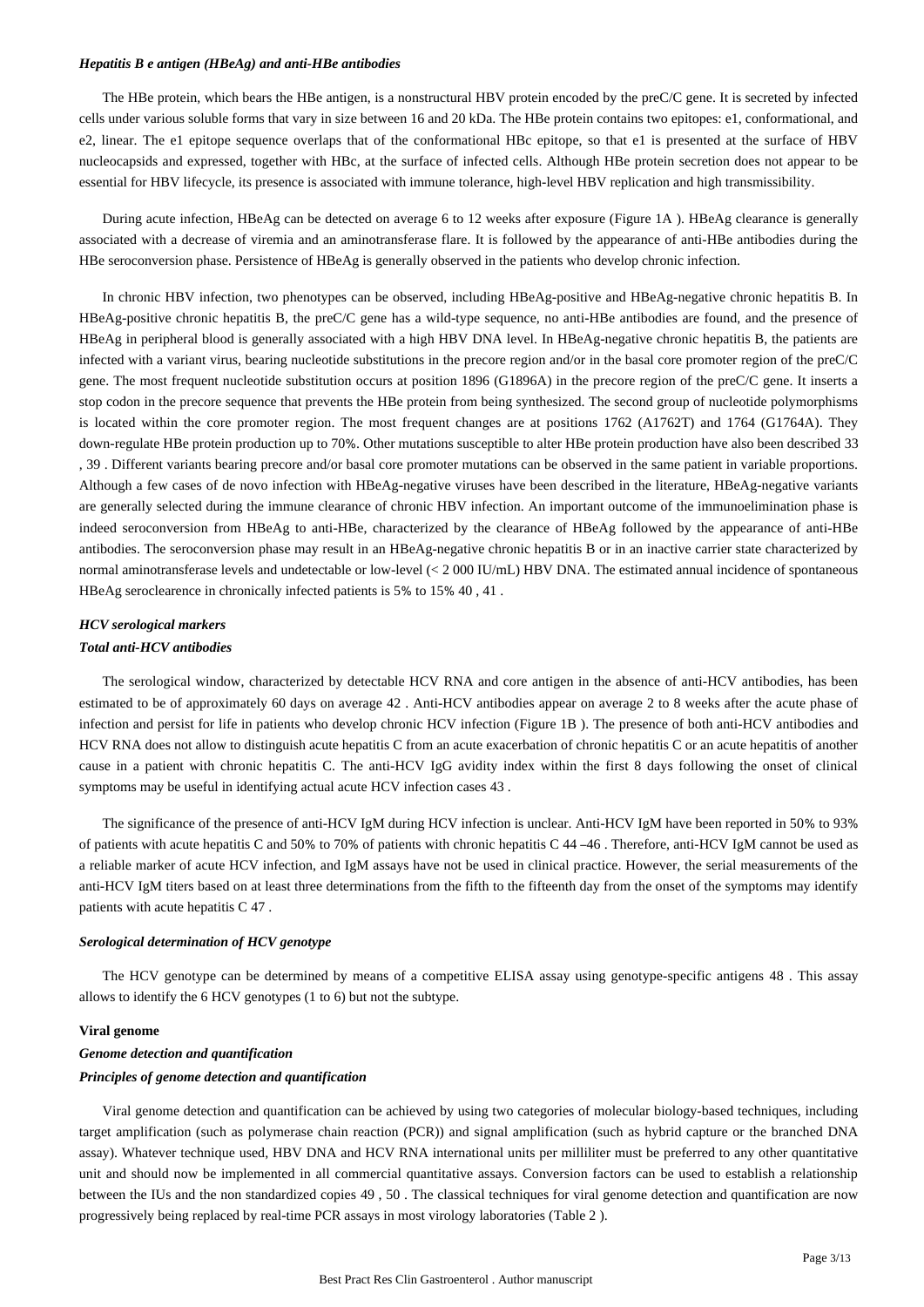Real-time PCR techniques have a broad dynamic range of quantification, well suited to the clinical needs (upper range of quantification: 7 to 8 Log<sub>10</sub> IU/mL). Real-time PCR is more sensitive than classical PCR, with lower limits of detection of the order of 10 to 15 IU/mL for both HBV DNA and HCV RNA. Real-time PCR assays do not yield false-positive results due to carryover contaminations, and they can be fully automated. Real-time PCR has become the technique of choice to detect and quantify viral genomes in clinical practice. Several real-time PCR assays are now commercially available for the detection and quantification of both HBV DNA and HCV RNA (Table 2 ).

#### *HBV DNA detection and quantification*

HBV DNA detection and quantification is useful in clinical practice to: (i) to diagnose chronic hepatitis B with viral replication; (ii) establish the prognosis of liver disease and assess the risk of progression towards cirrhosis and hepatocellular carcinoma 51 ; (iii) identify patients who need antiviral therapy and offer them the most adapted treatment; (iv) monitor the virological response to therapy and identify amino acid substitutions responsible for resistance to nucleos(t)ide analogues.

The presence of HBV DNA in peripheral blood is a reliable marker of HBV replication. HBV DNA is detectable within a few days after infection. It generally increases to reach a peak at the time of acute hepatitis, and then progressively decreases and disappears when the infection resolves spontaneously 52 . In the patients progressing towards chronic HBsAg carriage, chronic infection evolves through successive phases. HBV DNA levels are not stable over time and depend on the infection phase: the immunotolerance phase is characterized by high levels of viral replication; the immuno-elimination phase is characterized by generally lower, often fluctuating HBV DNA levels; the inactive carrier stage is characterized by very low or undetectable levels of viral replication, depending on the sensitivity of the assay; reactivation phases, that are facilitated by immunosuppressive therapies, are generally associated with high levels of replication.

HBV DNA assays based on real-time PCR technology are now replacing the classical techniques in most virology laboratories. Three real-time PCR platforms are currently available for detection and quantification of HBV DNA: the Cobas Taqman® platform, which can be used together with automated sample preparation with the Cobas AmpliPrep® system (CAP-CTM, Roche Molecular System, Pleasanton, California), the Real-Art® HBV PCR Assay (Artus-Biotech, Qiagen, Hamburg, Germany), and the Abbott platform (Abbott Diagnostic, Chicago Illinois), which uses the m  $2000<sub>RT</sub>$  amplification platform together with the m  $2000<sub>SP</sub>$  device for sample preparation ( Table 2 ). These assays have been shown to accurately quantify HBV DNA levels in clinical practice 53 , 54 .

#### *HCV RNA detection and quantification*

HCV RNA detection and quantification is useful in clinical practice to: (i) diagnose chronic HCV infection; (ii) identify patients who need antiviral therapy; (iii) monitor the virological responses to antiviral therapy, and (iv) in the future, identify amino acid substitutions responsible for resistance to specific inhibitors of HCV viral proteins 50 .

The presence of HCV RNA in peripheral blood is a reliable marker of HCV replication. HCV RNA can be detected 1 to 3 weeks after infection, approximately 1 month before the appearance of total anti-HCV antibodies. The presence of HCV RNA after 6 months signs chronic HCV infection. HCV RNA levels remain relatively stable over time in chronically infected patients.

HCV RNA assays based on real time PCR are now used in clinical virology laboratories for RNA detection and quantification. Two real-time PCR platforms are currently available for detection and quantification of HCV RNA: the Cobas Tagman® platform, which can be used together with automated sample preparation with the Cobas AmpliPrep® system (CAP-CTM, Roche Molecular System), and the Abbott platform (Abbott Diagnostic), which uses the m  $2000<sub>PT</sub>$  amplification platform together with the m  $2000<sub>SP</sub>$  device for sample preparation. Another assay, developed by Siemens Medical Solutions Diagnostics (Tarrytown, New-York) will be available soon (Table 2 ). The intrinsic performances of available tests differ. Indeed, approximately 15% of HCV genotype 2 and 30% of HCV genotype 4 samples are substantially underestimated in the CAP-CTM, most likely because of nucleotide mismatches, whereas this problem has not been found with the Abbott assay 55 , 56 .

# *Analysis of the nucleotide sequence of the viral genome Principles of nucleotide sequence analysis*

Viral genome sequence analysis is generally based on direct sequencing (so-called population sequencing) that provides the full sequence of the analyzed fragment, or reverse hybridization that identifies specific nucleotides or motifs at given positions. In practice, signature sequences are used: (i) to classify viral strains into phylogenetic groups of clinical interest, such as the 8 HBV genotype (A to H) or the 6 HCV genotypes (1 to 6); (ii) to identify nucleotide substitutions of the precore and basal core promoter regions of the preC/C gene; (iii) to identify amino acid substitutions known to confer viral resistance to specific antiviral inhibitors.

*Genotype determination*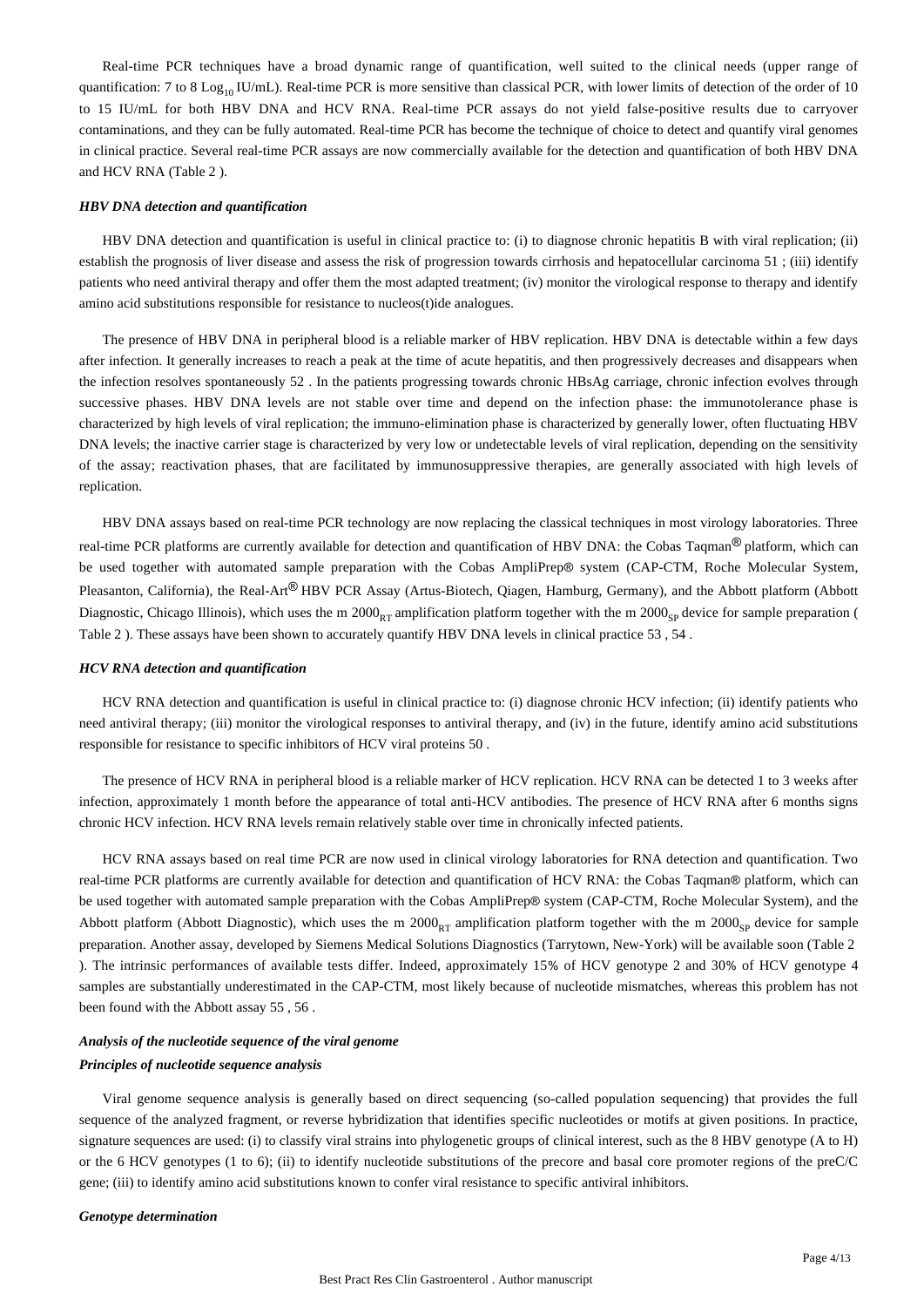The reference method for viral genotype determination is phylogenetic analysis of sequences generated after PCR amplification of a portion of the viral genome relative to reference sequences. Commercial assays have been developed. The Trugene® HBV Genotyping Kit (Siemens Medical Solutions Diagnostics) can determine the HBV genotype after amplification of a region overlapping the open reading frame encoding the S and P genes. The Trugene<sup>®</sup> 5′NC HCV Genotyping kit (Siemens Medical Solutions Diagnostics) has been developed for HCV genotype determination by direct sequencing of a portion of the 5' non-coding region (NCR) of the viral genome. Direct sequence analysis is the gold standard for genomic sequence analysis. However, it only identifies viral variants representing at least 20 to 25% of the circulating viral populations.

Reverse hybridization of PCR amplicons to membrane-bound probes is more sensitive than direct sequence analysis to detect minor variants representing as few as 5% the whole viral population 57 . Line probe assays (INNO-LiPA, Innogenetics, Gent, Belgium) use a series of short immobilized oligonucleotide probes to discriminate among different PCR fragments. A commercial assays has been developed for HBV genotype determination (INNO-LiPA HBV Genotyping) 58. The most recent version of the line probe assay for HCV genotype determination (VERSANT® HCV Genotype 2.0 Assay, Siemens Medical Solutions Diagnostics) bears consistently improved accuracy for HCV genotype 1 subtype and HCV genotype 6 determination compared to the previous assays 59 –62 .

The utility of HBV genotype determination in clinical practice is debated. The positive and negative predictive values of the HBV genotype on disease progression and treatment outcomes have not been determined at the individual patient level, and further large clinical studies are warranted before implementing HBV genotype determination in practice 63 . In contrast, HCV genotype determination is mandated before the initiation of therapy with pegylated interferon alpha and ribavirin because it is the best predictor of treatment response and it determines the dose of ribavirin and treatment duration 18 .

#### *Identification of amino acid substitutions associated with viral resistance*

Direct sequence analysis and reverse hybridization methods are used to identify amino acid substitutions known to confer resistance to antiviral drugs before the viral level increases. At present, early detection of HBV substitutions conferring resistance to nucleos(t)ide analogues is used to alter therapy in order to avoid rebound and hepatitis flare. Commercial assays are available. The Trugene<sup>®</sup> HBV Genotyping Kit (Siemens Medical Solutions Diagnotics) is based on direct sequence analysis of a portion of the reverse transcriptase domain of the HBV polymerase gene 64 . A new generation of reverse hybridization assay, INNO-LiPA HBV DR v3, has been developed in 2008 to detect amino acid substitutions associated with lamivudine, adefovir and entecavir resistance. Reverse hybridization methods have been shown to detect changes in viral quasispecies composition early, on average 6 months before direct sequencing analysis 65 , 66 .

# **PRACTICAL USE OF VIROLOGICAL TOOLS IN THE MANAGEMENT OF CHRONIC HEPATITIS B**

Serological and molecular HBV markers are used in clinical practice to diagnose chronic HBV infection, assess the prognosis of the disease, guide therapy and monitor treatment responses.

#### **Diagnosis of chronic HBV infection**

The persistence of HBsAg for more than 6 months defines chronic HBV carriage. In a chronic HBV carrier, chronic hepatitis B is defined by an elevated serum HBV DNA (generally  $> 2 \times 10^3$  to 2  $\times 10^4$  IU/mL), with persistent or intermittent elevation of aminotransferase levels and signs of chronic hepatitis B on liver biopsy 67 –70 . In a chronic HBV carrier, the HBV DNA level should be systematically measured by means of a sensitive and accurate method. Real-time PCR assays should be preferred and the results must be expressed in international units per milliliter 26 . The HBV DNA level is indeed a key determinant of liver disease progression towards cirrhosis or HCC 51 , 71 . HBV DNA level measurement is also crucial for therapeutic decision-making.

Figure 1A shows the kinetics of HBV markers during chronic HBV infection. HBsAg and total anti-HBc antibodies are always present. The presence of HBeAg (in the absence of anti-HBe antibodies) is generally associated with high-level viral replication and high transmissibility. HBV replication levels are substantially lower on average in HBeAg-negative patients. Inactive HBV carriers have a low level of viral replication ( $< 2 \times 10^3$  IU/mL), normal aminotransferase levels, no HBeAg and positive anti-HBe antibodies.

#### **Assessment of disease severity and prognosis**

The HBV DNA level and aminotransferase activity provide valuable prognostic information. The REVEAL study, which included more than 3,000 Taiwanese patients with chronic HBV infection, showed that an HBV DNA level higher than 4.3 Log<sub>10</sub> (i.e.  $2 \times 10^4$ IU/mL) was associated with a significant risk of progression of chronic hepatitis B to cirrhosis and HCC, independently of the HBeAg serostatus and level of aminotransferase activity 51 , 71 . In addition, the risk of HCC is significantly related to the level of HBV replication and starts raising above  $2 \times 10^3$  IU/mL 72. The risk of HCC is low in the absence of detectable HBV DNA, except in patients with cirrhosis.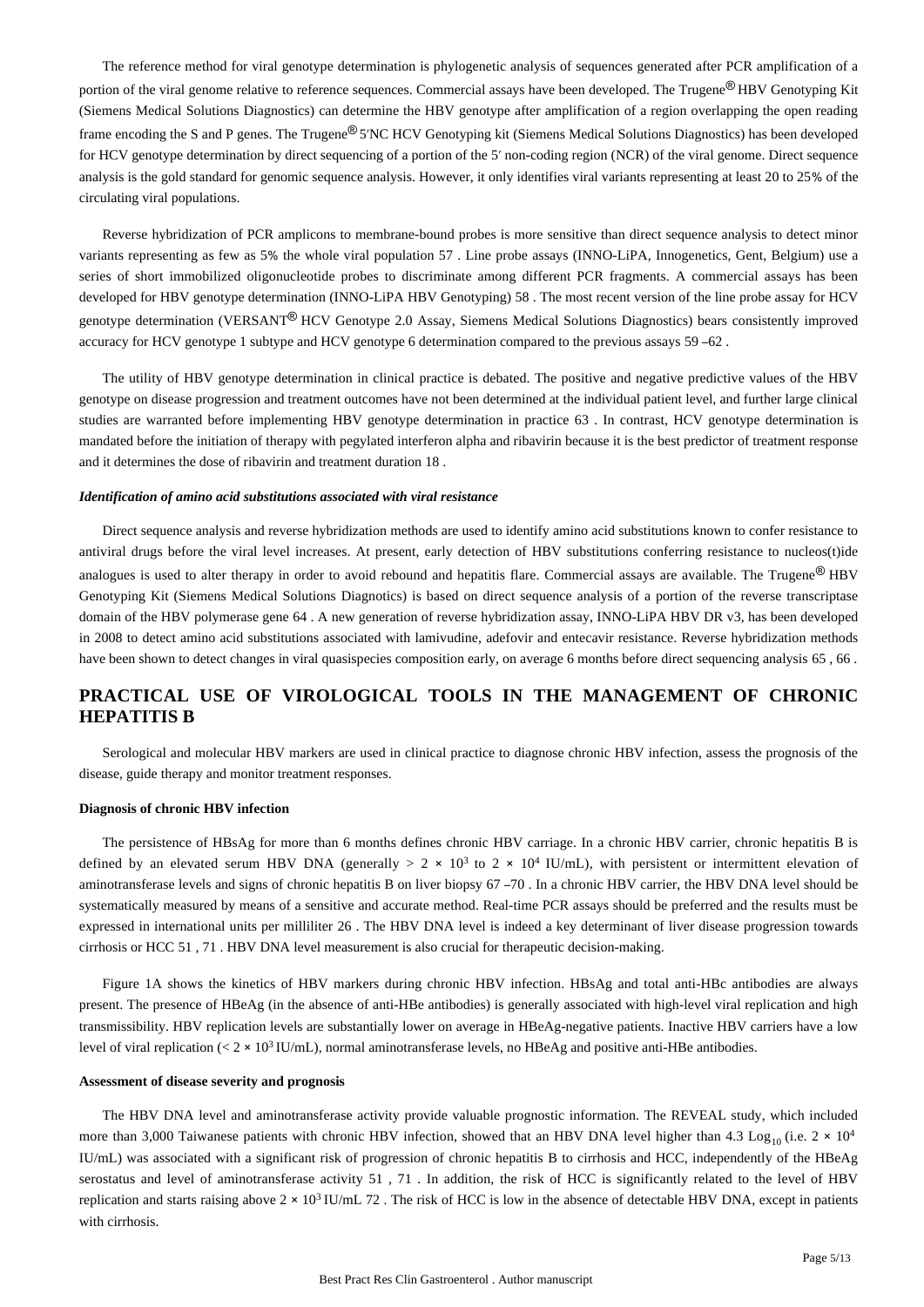#### **Treatment of HBV infection**

The goal of chronic hepatitis B therapy is to prevent progression of liver disease to its life-threatening complications, cirrhosis and HCC. This can be achieved if HBV replication is durably abolished or significantly reduced. In HBeAg-positive patients, HBeAg clearance followed by the HBe seroconversion phase can be achieved in some cases with short-term therapy and ensures long-term control of viral replication. In HBeAg-negative patients, long-term antiviral suppression of viral replication is needed in most cases. The loss of HBsAg, eventually associated with an HBs seroconversion, is the most desirable endpoint of therapy but is rarely achieved.

#### *Decision to treat*

The decision to treat chronic hepatitis B is based on the assessment of multiple parameters including clinical, biological and histologic parameters. Antiviral treatment is currently recommended in patients with an HBV DNA titer above 2,000 IU/mL, elevated serum alanine aminotransferase activity (above the upper limit of normal), and/or evidence of chronic hepatitis with or without cirrhosis. Antiviral treatment should be considered in patients with a low level of viral replication who show mild to moderate necro-inflammatory activity and/or fibrosis. In HBV-infected patients with normal aminotransferase activity and an HBV DNA level below 2,000 IU/mL, repeated HBV DNA and ALT determinations are recommended every 3 to 6 months.

#### *Selection of optimal therapy*

The current treatment of chronic hepatitis B is based on the use of two categories of antiviral compounds: pegylated interferon alpha and nucleos(t)ide analogues that inhibit the reverse transcriptase domain of viral polymerase. Five nucleos(t)ide analogues are approved in Europe or in US for the treatment of chronic hepatitis B, including lamivudine, adefovir dipivoxil, entecavir, telbivudine and tenofovir disoproxil fumarate.

In HBeAg-positive patients, first-line treatment with pegylated interferon alpha is recommended if aminotransferase levels are elevated and the HBV DNA level is moderate (below  $2 \times 10^6$  IU/mL). Although HBV genotypes A and B globally appear to better respond to interferon-based therapy than genotypes C and D, HBV genotype determination is not yet recommended to guide the therapeutic decision in the absence of strong individual predictive value.

Most of the other patients, whatever the HBe serostatus, and in HBeAg-positive patients who did not achieve an HBe seroconversion during or after interferon alpha therapy, the use of nucleos(t)ide analogues is recommended. Entecavir or tenofovir must be preferred as first-line treatment because they both potently inhibit HBV replication and they have a high genetic barrier to resistance. Combinations of nucleos(t)ide analogues with no cross-resistance increases the genetic barrier to resistance and thus better prevents resistance on the long-term than mono- or sequential therapy. De novo combinations can be used as first-line treatment in patients with high HBV DNA levels and are unlikely to reach undetectable HBV DNA on monotherapy.

#### *Treatment monitoring*

HBV treatment monitoring is based on HBV DNA quantifications and ALT determinations every 3 to 6 months, whatever the HBe serostatus and antiviral treatment 63 .

In HBeAg-positive patients, treatment efficacy is witness by the loss of HBeAg with may be followed by a seroconversion to anti-HBe antibodies. It is generally associated with a profound reduction of serum HBV DNA levels and normalization of aminotransferase activity. Ideally in HBe seroconverters, HBV DNA should be undetectable with a sensitive real-time PCR assay (lower limit of detection of the order 10 to 15 IU/mL) and aminotransferase activity should be normal 73 . If this is not the case, the patient may have switched from HBeAg-positive to HBeAg-negative therapy and may need sustained therapeutic suppression of viral replication.

In HBeAg-positive patients with no HBe seroconversion and in HBeAg-negative patients, the goal of antiviral treatment is to achieve a profound and durable HBV DNA suppression. The HBV DNA level should be undetectable on treatment with a sensitive real-time PCR assay (lower limit of detection: 10 to 15 IU/mL) 63 . If the HBV DNA level remains detectable after 48 weeks, a second antiviral compound with no cross-resistance with the first one must be added in order to prevent subsequent resistance.

In the patients who have responded and have been compliant, resistance should be suspected if the HBV DNA level rises by more than 1 Log<sub>10</sub> IU/mL above nadir in two consecutive samples taken one month part 63, 74. The identification of selected amino acid substitutions known to be associated with resistance to the administered drug(s) by means of molecular testing can help guide treatment adaptation. Consensus decisional algorithms will need to be established before systematic genotypic resistance testing can be recommended to adapt the treatment strategy to the resistance profile of the infecting viral strain.

#### **Monitoring of untreated chronic HBV infections**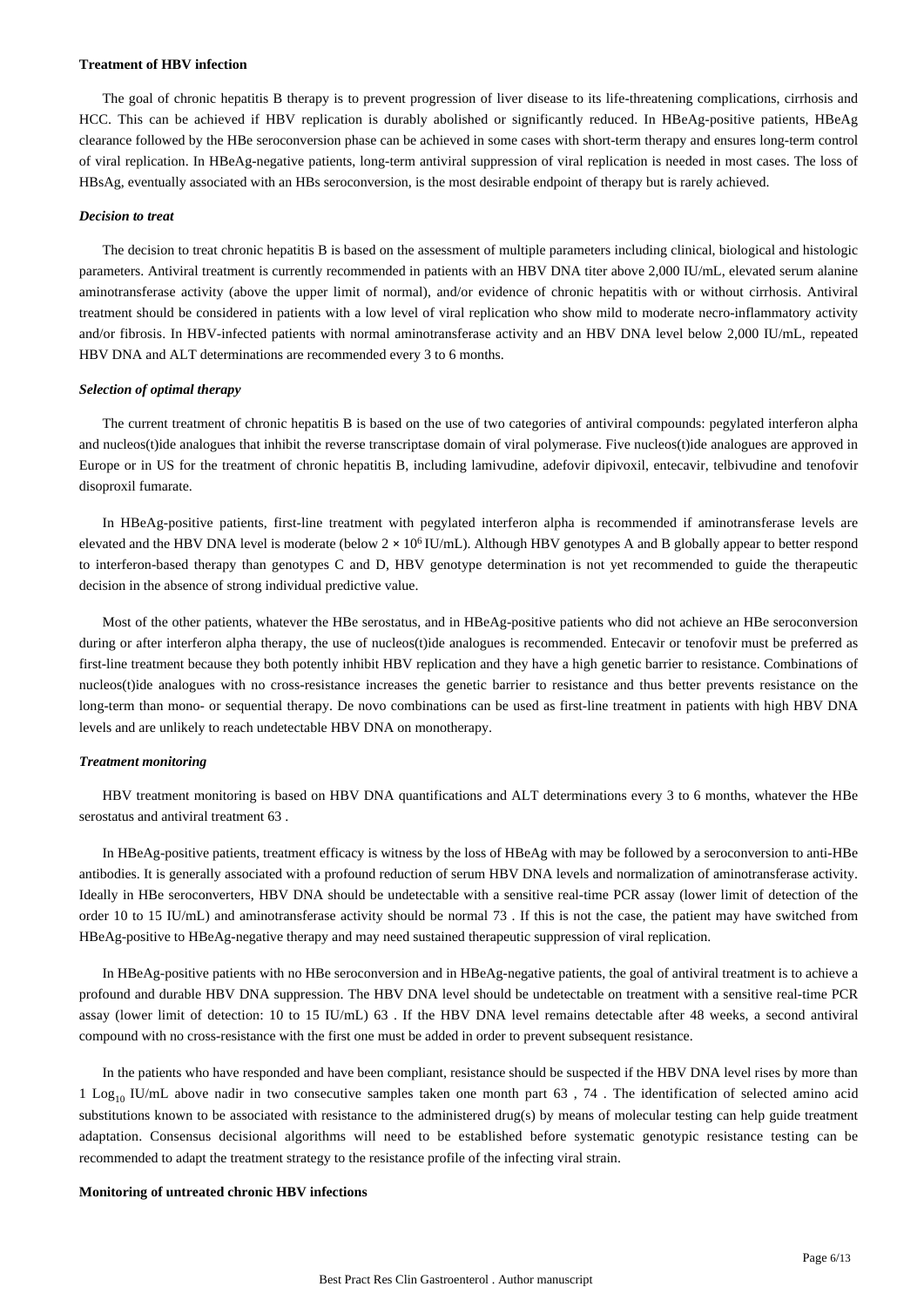Antiviral treatment is not recommended in patients with an HBV DNA level below 2,000 IU/mL and normal aminonotransferase activity 67 . However, a regular monitoring should be performed. Aminotransferase activity should be assessed every month for the three first months, and then every 6–12 months. In untreated patients, the severity of liver inflammation and fibrosis must be evaluated by means of a liver biopsy or non-invasive serological or ultrasound-based testing when persistent or intermittent elevation of aminotransferase levels has been observed. HBV DNA quantification every 6 months is useful to detect an increase in viral replication and eventually reconsider the treatment indication.

# **PRACTICAL USE OF VIROLOGICAL TOOLS IN THE MANAGEMENT OF CHRONIC HEPATITIS C**

Serological and molecular markers are used in clinical practice to diagnose chronic hepatitis C, guide treatment decisions and monitor the antiviral efficacy of treatment.

#### **Diagnosis of chronic HCV infection**

The persistence of HCV RNA for more than 6 months defines chronic HCV infection. In patients with clinical and/or biological signs of chronic liver disease, chronic hepatitis C is diagnosed by the simultaneous presence of anti-HCV antibodies and HCV RNA. Detectable HCV replication in the absence of anti-HCV antibodies is exceptional with current anti-HCV enzyme immunoassays. It is almost exclusively observed in profoundly immunodepressed, hemodialysis or agamaglobulinemic subjects 75 , 76 .

#### **Treatment of HCV infection**

The current standard treatment for chronic hepatitis C is the combination of pegylated interferon alpha-2a or -2b and ribavirin 77 . The efficacy endpoint of chronic hepatitis C treatment is the sustained virological response (SVR), defined by an undetectable HCV RNA in serum with a sensitive assay (lower limit of detection of 50 IU/mL or less) 24 weeks after the end of treatment.

#### *Decision to treat and indication of treatment*

The decision to treat chronic hepatitis C depends on multiple parameters including a precise assessment of the severity of liver disease, the presence of absolute or relative contra-indications to therapy, and the patient's willingness to be treated.

HCV genotype determination should be systematically determined before treatment, as it determines the indication, the duration of treatment, the dose of ribavirin, and the virological monitoring procedure (Figure 2 ) 18 . Genotypes 2- and 3-infected patients require 24 weeks of treatment and a low dose of ribavirin, i.e. 800 mg daily. In contrast, genotype 1-, 4-, 5- and 6-infected patients require 48 weeks of treatment and a high, body-weight based dose of ribavirin, i.e. 1000 to 1400 mg daily.

#### *Treatment monitoring*

Monitoring of HCV RNA levels is recommended to tailor treatment to the actual virological response. A sensitive assay with a brioad range of quantification should be used. A real-time PCR assay should ideally be used. In HCV genotype 1-infected patients, the HCV RNA level should be measured before therapy and 12 weeks after its initiation (Figure 2 ). The lack of a 12-week virological response (i.e. no change or an HCV RNA decrease of less than 2 Log<sub>10</sub> at week 12) indicates that the patient has virtually no chance to achieve an SVR and should stop treatment. In contrast, treatment must be continued when a 2 Log<sub>10</sub> drop in HCV RNA level has been observed at week 12, until week 48 if HCV RNA is undetectable, until week 72 if HCV RNA is still detectable at week 12 28 , 78 .

Recent studies have suggested that the patients who achive a rapid virological response, defined by an undetectable HCV RNA (< 50 IU/mL) at week 4 of therapy, could benefit from shorter treatment duration, i.e. 24 weeks in patients infected with HCV genotypes 1, 4, 5 or 6 and 12 to 16 weeks in those infected with HCV genotypes 2 or 3 79 –83 .84 . These results however need confirmation and new algorithms should be drawn to tailor treatment duration to the virological response at week 4 without loosing a chance of viral eradication.

The sustained virological response corresponds to a cure of infection in more than 99% of cases. In the mid-term future, triple combination therapy with pegylated interferon alpha, ribavirin and a specific HCV inhibitor will likely become the standard treatment of chronic hepatitis C. The SVR will remain the endpoint of therapy. On-treatment monitoring and the corresponding decision algorithms will need to be established.

#### **Monitoring of untreated chronic HCV infections**

In patients with no indication or with contra-indications to therapy, the HCV RNA level has no prognostic value. The level of HCV replication does not correlate with the severity of liver disease, nor with the risk of liver disease progression to cirrhosis or HCC. Repeated aminotransferase level assessments are recommended. Assessment of liver inflammation and fibrosis by means of liver biopsy or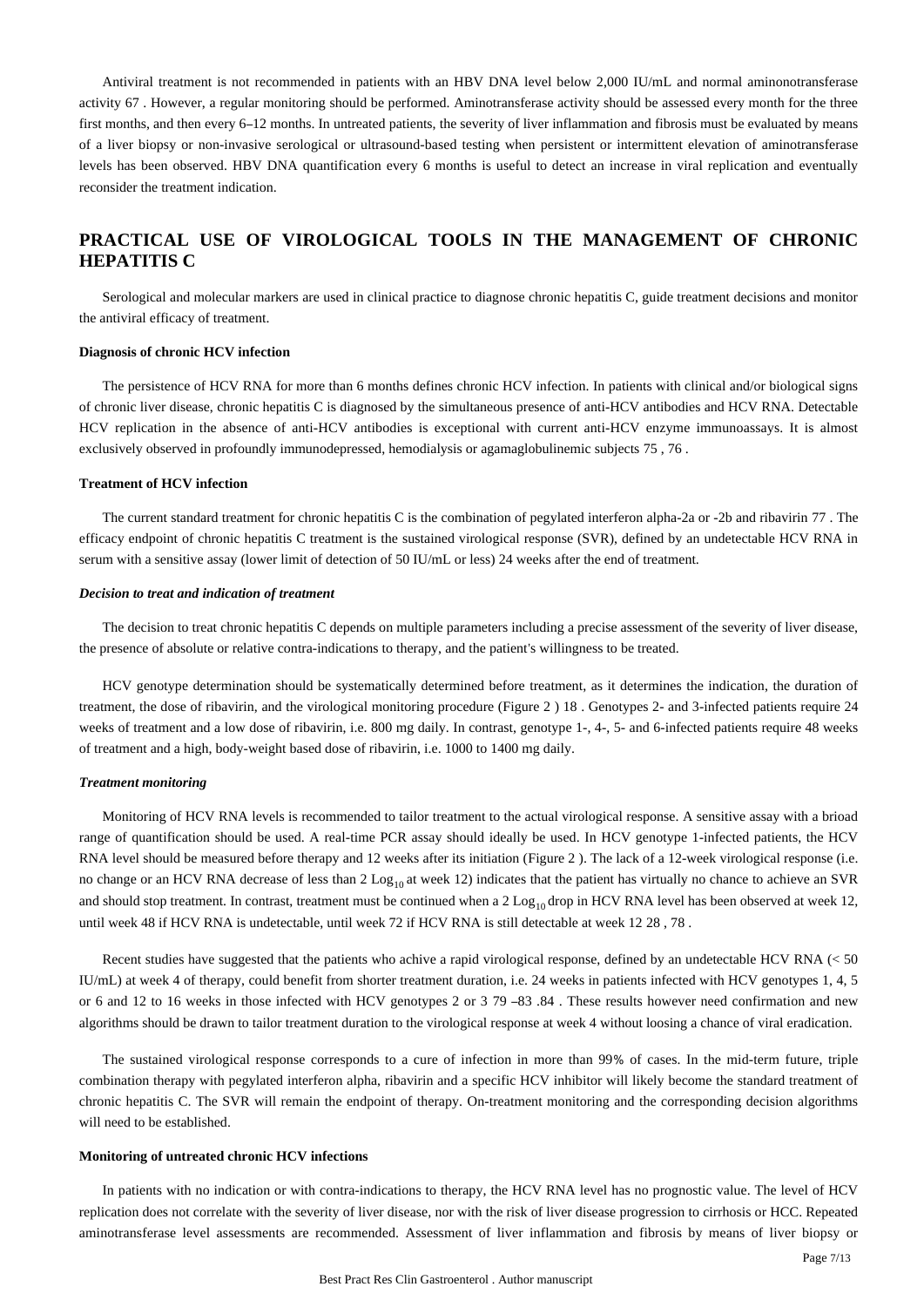non-invasive serological or ultrasound-based testing is needed in the case of persistent or intermittent elevatiosn of aminotransferase levels 77 .

## **References:**

- 1 . Lavanchy D . Hepatitis B virus epidemiology, disease burden, treatment, and current and emerging prevention and control measures . J Viral Hepat . 2004 ; 11 : 97 107
- 2 . Shepard CW , Finelli L , Alter MJ . Global epidemiology of hepatitis C virus infection . Lancet Infect Dis . 2005 ; 5 : 558 67
- 3 . Parkin DM . The global health burden of infection-associated cancers in the year 2002 . Int J Cancer . 2006 ; 118 : 3030 44
- 4 . Robinson WS , Clayton DA , Greenman RL . DNA of a human hepatitis B virus candidate . J Virol . 1974 ; 14 : 384 91
- 5 . Kidd-Ljunggren K , Miyakawa Y , Kidd AH . Genetic variability in hepatitis B viruses . J Gen Virol . 2002 ; 83 : 1267 80
- 6 . Schaefer S . Hepatitis B virus taxonomy and hepatitis B virus genotypes . World J Gastroenterol . 2007 ; 13 : 14 21
- 7 . Chu CM , Liaw YF . Genotype C hepatitis B virus infection is associated with a higher risk of reactivation of hepatitis B and progression to cirrhosis than genotype B: a longitudinal study of hepatitis B e antigen-positive patients with normal aminotransferase levels at baseline . J Hepatol . 2005 ; 43 : 411 - 7
- 8 . Chu CM , Liaw YF . Predictive factors for reactivation of hepatitis B following hepatitis B e antigen seroconversion in chronic hepatitis B . Gastroenterology . 2007 ; 133 : 1458 - 65
- 9 . Flink HJ , van Zonneveld M , Hansen BE , de Man RA , Schalm SW , Janssen HL . Treatment with Peg-interferon alpha-2b for HBeAg-positive chronic hepatitis B: HBsAg loss is associated with HBV genotype . Am J Gastroenterol . 2006 ; 101 : 297 - 303
- 10 . Funk ML , Rosenberg DM , Lok AS . Worldwide epidemiology of HBeAg-negative chronic hepatitis B and associated precore and core promoter variants . J Viral Hepat .  $2002:9:52-61$
- 11 . Grandjacques C , Pradat P , Stuyver L , Chevallier M , Chevallier P , Pichoud C , Maisonnas M , Trepo C , Zoulim F . Rapid detection of genotypes and mutations in the pre-core promoter and the pre-core region of hepatitis B virus genome: correlation with viral persistence and disease severity . J Hepatol . 2000 ; 33 : 430 - 9
- 12 . Janssen HL , van Zonneveld M , Senturk H , Zeuzem S , Akarca US , Cakaloglu Y , Simon C , So TM , Gerken G , de Man RA , Niesters HG , Zondervan P , Hansen B ,
- Schalm SW . Pegylated interferon alfa-2b alone or in combination with lamivudine for HBeAg-positive chronic hepatitis B: a randomised trial . Lancet . 2005 ; 365 : 123 9 13 . Livingston SE , Simonetti JP , McMahon BJ , Bulkow LR , Hurlburt KJ , Homan CE , Snowball MM , Cagle HH , Williams JL , Chulanov VP . Hepatitis B virus
- genotypes in Alaska Native people with hepatocellular carcinoma: preponderance of genotype F . J Infect Dis . 2007 ; 195 : 5 11 14 . Orito E , Ichida T , Sakugawa H , Sata M , Horiike N , Hino K , Okita K , Okanoue T , Iino S , Tanaka E , Suzuki K , Watanabe H , Hige S , Mizokami M . Geographic distribution of hepatitis B virus (HBV) genotype in patients with chronic HBV infection in Japan . Hepatology . 2001 ; 34 : 590 - 4
- 15 . Chevaliez S , Pawlotsky JM . Editor: Tan S-L . HCV genome and life cycle . Hepatitis C viruses: genome and molecular biology: Horizon Bioscience . 2006 ; 5 47
- 16 . Simmonds P , Bukh J , Combet C , Deleage G , Enomoto N , Feinstone S , Halfon P , Inchauspe G , Kuiken C , Maertens G , Mizokami M , Murphy DG , Okamoto H , Pawlotsky JM , Penin F, Sablon E, Shin IT, Stuyver LJ, Thiel HJ, Viazov S, Weiner AJ, Widell A. Consensus proposals for a unified system of nomenclature of hepatitis C virus genotypes . Hepatology . 2005 ; 42 : 962 - 73
- 17 . Murphy DG , Chamberland J , Dandavino R , Sablon E . A new genotype of hepatitis C virus originating from central Africa . Hepatology . 2007 ; 46 : (Suppl 1 ) 623A -
- 18 . Hadziyannis SJ , Sette H Jr , Morgan TR , Balan V , Diago M , Marcellin P , Ramadori G , Bodenheimer H Jr , Bernstein D , Rizzetto M , Zeuzem S , Pockros PJ , Lin A , Ackrill AM . Peginterferon-alpha2a and ribavirin combination therapy in chronic hepatitis C: a randomized study of treatment duration and ribavirin dose . Ann Intern Med . 2004 ; 140 : 346 - 55
- $\bullet$  19 . Kan M , Gerlich W . Structure and molecular virology . Blackwell ; 2005 ;
- 20 . Biswas R , Tabor E , Hsia CC , Wright DJ , Laycock ME , Fiebig EW , Peddada L , Smith R , Schreiber GB , Epstein JS , Nemo GJ , Busch MP . Comparative sensitivity of HBV NATs and HBsAg assays for detection of acute HBV infection . Transfusion . 2003 ; 43 : 788 - 98
- 21 . Gibb R , Nimmo GR , O'Loughlin P , Lowe P , Drummond D . Detection of HBsAg mutants in a population with a low prevalence of hepatitis B virus infection . J Med Virol . 2007 ; 79 : 351 - 5
- 22 . Muhlbacher A , Weber B , Burgisser P , Eiras A , Cabrera J , Louisirirotchanakul S , Tiller FW , Kim HS , Helden JV , Bossi V , Echevarria JM . Multicenter study of a new fully automated HBsAg screening assay with enhanced sensitivity for the detection of HBV mutants . Med Microbiol Immunol . 2008 ; 197 : 55 - 64
- 23 . Weber B , Van der Taelem-Brule N , Berger A , Simon F , Geudin M , Ritter J . Evaluation of a new automated assay for hepatitis B surface antigen (HBsAg) detection VIDAS HBsAg Ultra . J Virol Methods . 2006 ; 135 : 109 - 17
- 24 . Weber B , Bayer A , Kirch P , Schluter V , Schlieper D , Melchior W . Improved detection of hepatitis B virus surface antigen by a new rapid automated assay . J Clin Microbiol 1999 · 37 · 2639 - 47
- 25 . Weber B , Dengler T , Berger A , Doerr HW , Rabenau H . Evaluation of two new automated assays for hepatitis B virus surface antigen (HBsAg) detection: IMMULITE HBsAg and IMMULITE 2000 HBsAg . J Clin Microbiol . 2003 ; 41 : 135 - 43
- 26 . Lok AS , McMahon BJ . Chronic hepatitis B . Hepatology . 2001 ; 34 : 1225 41
- 27 . Shukla NB , Poles MA . Hepatitis B virus infection: co-infection with hepatitis C virus, hepatitis D virus, and human immunodeficiency virus . Clin Liver Dis . 2004 ; 8 :  $445 - 60$
- 28 . Berg T , von Wagner M , Nasser S , Sarrazin C , Heintges T , Gerlach T , Buggisch P , Goeser T , Rasenack J , Pape GR , Schmidt WE , Kallinowski B , Klinker H , Spengler U , Martus P , Alshuth U , Zeuzem S . Extended treatment duration for hepatitis C virus type 1: comparing 48 versus 72 weeks of peginterferon-alfa-2a plus ribavirin . Gastroenterology . 2006 ; 130 : 1086 - 97
- 29 . Su CW , Huang YH , Huo TI , Shih HH , Sheen IJ , Chen SW , Lee PC , Lee SD , Wu JC . Genotypes and viremia of hepatitis B and D viruses are associated with outcomes of chronic hepatitis D patients . Gastroenterology . 2006 ; 130 : 1625 - 35
- 30 . Akhan SC, Yulugkural Z, Vahaboglu H. Response to interferon-alpha in chronic hepatitis B patients with and without precore mutant strain and effects on HBsAg titers . Chemotherapy . 2007 ; 53 : 402 - 6
- 31 . Chan HL , Wong VW , Tse AM , Tse CH , Chim AM , Chan HY , Wong GL , Sung JJ . Serum hepatitis B surface antigen quantitation can reflect hepatitis B virus in the liver and predict treatment response . Clin Gastroenterol Hepatol . 2007 ; 5 : 1462 - 8
- 32 . Ozaras R , Tabak F , Tahan V , Ozturk R , Akin H , Mert A , Senturk H . Correlation of quantitative assay of HBsAg and HBV DNA levels during chronic HBV treatment . Dig Dis Sci . 2008 ;
- 33 . Fattovich G , Bortolotti F , Donato F . Natural history of chronic hepatitis B: special emphasis on disease progression and prognostic factors . J Hepatol . 2008 ; 48 : 335 -52
- 34 . Liaw YF , Sheen IS , Chen TJ , Chu CM , Pao CC . Incidence, determinants and significance of delayed clearance of serum HBsAg in chronic hepatitis B virus infection: a prospective study . Hepatology . 1991 ; 13 : 627 - 31
- 35 . Nam SW , Jung JJ , Bae SH , Choi JY , Yoon SK , Cho SH , Han JY , Han NI , Yang JM , Lee YS . Clinical outcomes of delayed clearance of serum HBsAg in patients with chronic HBV infection . Korean J Intern Med . 2007 ; 22 : 73 - 6
- 36 . Wu TT , Hsu HC , Chen DS , Sheu JC , Su IJ , Chen SL , Chuang SM . Clearance of hepatitis B surface antigen (HBsAg) after surgical resection of hepatocellular carcinoma . J Hepatol . 1987 ; 4 : 45 - 51
- 37 . Huzly D , Schenk T , Jilg W , Neumann-Haefelin D . Comparison of nine commercially available assays for quantification of antibody response to hepatitis B virus surface antigen . J Clin Microbiol . 2008 ; 46 : 1298 - 306
- 38 . Challine D , Chevaliez S , Pawlotsky JM . Hepatitis B virus (HBV) replication in organ, tissue and cell donors with and without HBV serological markers . Gastroenterology . 2008 ; in press
- 39 . Ingman M , Lindqvist B , Kidd-Ljunggren K . Novel mutation in hepatitis B virus preventing HBeAg production and resembling primate strains . J Gen Virol . 2006 ; 87 : 307 - 10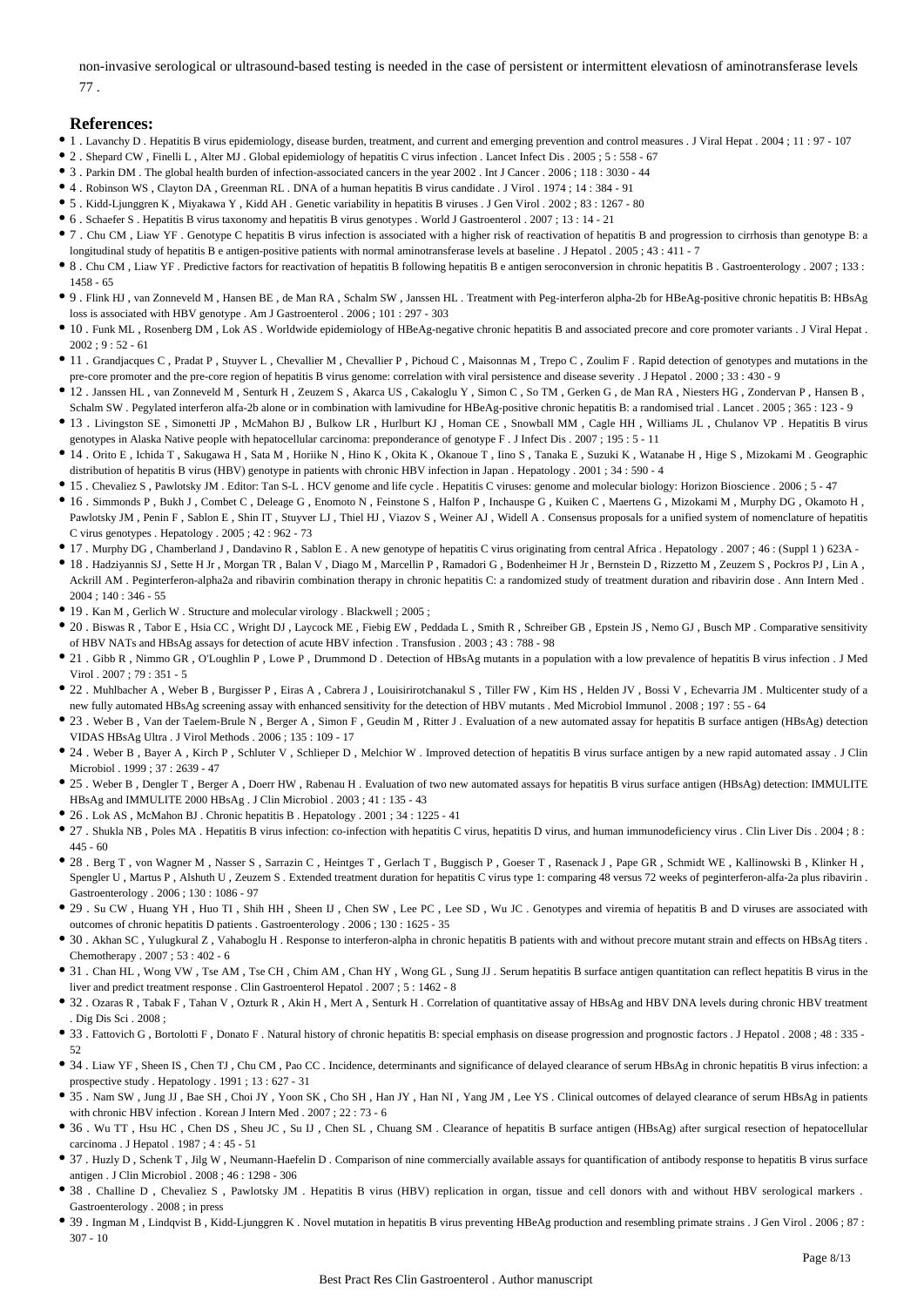- 40 . Brown SD , Barbara AJ , Lambert T , Wilson DV . Spontaneous loss of HBeAg and development of anti-HBe during long-term follow-up of blood donors found to be HBsAg-positive . Br J Biomed Sci . 1995 ; 52 : 106 - 9
- 41 . Lok AS , Heathcote EJ , Hoofnagle JH . Management of hepatitis B: 2000-summary of a workshop . Gastroenterology . 2001 ; 120 : 1828 53
- 42 . Busch MP , Glynn SA , Stramer SL , Strong DM , Caglioti S , Wright DJ , Pappalardo B , Kleinman SH . A new strategy for estimating risks of transfusion-transmitted viral infections based on rates of detection of recently infected donors . Transfusion . 2005 ; 45 : 254 - 64
- 43 . Coppola N , Pisapia R , Marrocco C , Martini S , Vatiero LM , Messina V , Tonziello G , Sagnelli C , Filippini P , Piccinino F , Sagnelli E . Anti-HCV IgG avidity index in acute hepatitis C . J Clin Virol . 2007 ; 40 : 110 - 5
- 44 . Hellstrom UB , Sylvan SP , Decker RH , Sonnerborg A . Immunoglobulin M reactivity towards the immunologically active region sp75 of the core protein of hepatitis C virus (HCV) in chronic HCV infection . J Med Virol . 1993 ; 39 : 325 - 32
- 45 . Negro F , Troonen H , Michel G , Giostra E , Albrecht M , Perrin L , Hadengue A . Lack of monomeric IgM anti-hepatitis C virus (HCV) core antibodies in patients with chronic HCV infection . J Virol Methods . 1996 ; 60 : 179 - 82
- 46 . Sagnelli E , Coppola N , Marrocco C , Coviello G , Rossi G , Battaglia M , Sagnelli C , Messina V , Tonziello A , Scolastico C , Filippini P . Diagnosis of HCV related acute hepatitis by serial determination of IgM to HCV: a preliminary observation . J Biol Regul Homeost Agents . 2003 ; 17 : 207 - 10
- 47 . Sagnelli E , Coppola N , Marrocco C , Coviello G , Battaglia M , Messina V , Rossi G , Sagnelli C , Scolastico C , Filippini P . Diagnosis of hepatitis C virus related acute hepatitis by serial determination of IgM anti-HCV titres . J Hepatol . 2005 ; 42 : 646 - 51
- 48 . Pawlotsky JM , Prescott L , Simmonds P , Pellet C , Laurent-Puig P , Labonne C , Darthuy F , Remire J , Duval J , Buffet C , Etienne JP , Dhumeaux D , Dussaix E . Serological determination of hepatitis C virus genotype: comparison with a standardized genotyping assay . J Clin Microbiol . 1997 ; 35 : 1734 - 9
- 49 . Gish RG , Locarnini SA . Chronic hepatitis B: current testing strategies . Clin Gastroenterol Hepatol . 2006 ; 4 : 666 76
- 50 . Pawlotsky JM . Use and interpretation of virological tests for hepatitis C . Hepatology . 2002 ; 36 : S65 73
- 51 . Chen CJ , Yang HI , Su J , Jen CL , You SL , Lu SN , Huang GT , Iloeje UH . Risk of hepatocellular carcinoma across a biological gradient of serum hepatitis B virus DNA level . JAMA . 2006 ; 295 : 65 - 73
- 52 . Whalley SA , Murray JM , Brown D , Webster GJ , Emery VC , Dusheiko GM , Perelson AS . Kinetics of acute hepatitis B virus infection in humans . J Exp Med . 2001 ; 193 : 847 - 54
- 53 . Chevaliez S , Bouvier-Alias M , Laperche S , Pawlotsky JM . Performance of the Cobas AmpliPrep/Cobas TaqMan real-time PCR assay for hepatitis B virus DNA quantification . J Clin Microbiol . 2008 ; 46 : 1716 - 23
- 54 . Thibault V , Pichoud C , Mullen C , Rhoads J , Smith JB , Bitbol A , Thamm S , Zoulim F . Characterization of a new sensitive PCR assay for quantification of viral DNA isolated from patients with hepatitis B virus infections . J Clin Microbiol . 2007 ; 45 : 3948 - 53
- 55 . Chevaliez S , Bouvier-Alias M , Brillet R , Pawlotsky JM . Overestimation and underestimation of hepatitis C virus RNA levels in a widely used real-time polymerase chain reaction-based method . Hepatology . 2007 ; 46 : 22 - 31
- 56 . Chevaliez S , Bouvier-Alias M , Pawlotsky JM . Performance of the Abbott m2000SP/m2000RT real-time polymerase chain reaction assay for hepatitis C virus RNA quantification . submitted
- 57 . Sertoz RY , Erensoy S , Pas S , Akarca US , Ozgenc F , Yamazhan T , Ozacar T , Niesters HG . Comparison of sequence analysis and INNO-LiPA HBV DR line probe assay in patients with chronic hepatitis B . J Chemother . 2005 ; 17 : 514 - 20
- 58 . Hussain M , Chu CJ , Sablon E , Lok AS . Rapid and sensitive assays for determination of hepatitis B virus (HBV) genotypes and detection of HBV precore and core promoter variants . J Clin Microbiol . 2003 ; 41 : 3699 - 705
- 59 . Bouchardeau F , Cantaloube JF , Chevaliez S , Portal C , Razer A , Lefrere JJ , Pawlotsky JM , De Micco P , Laperche S . Improvement of hepatitis C virus (HCV) genotype determination with the new version of the INNO-LiPA HCV assay . J Clin Microbiol . 2007 ; 45 : 1140 - 5
- 60. Chevaliez S, Bouvier-Alias M, Vandervenet C, Pawlotsky JM. HCV genotype determination in clinical practice: weaknesses of assays based on the 5' noncoding region and improvement with the core-coding region . Hepatology . 2007 ; 46 : (Suppl1 ) 839A -
- 61 . Stelzl E , van der Meer C , Gouw R , Beld M , Grahovac M , Marth E , Kessler HH . Determination of the hepatitis C virus subtype: comparison of sequencing and reverse hybridization assays . Clin Chem Lab Med . 2007 ; 45 : 167 - 70
- 62 . Verbeeck J , Stanley MJ , Shieh J , Celis L , Huyck E , Wollants E , Morimoto J , Farrior A , Sablon E , Jankowski-Hennig M , Schaper C , Johnson P , Van Ranst M , Van Brussel M . Evaluation of Versant hepatitis C virus genotype assay (LiPA) 2.0 . J Clin Microbiol . 2008 ; 46 : 1901 - 6
- 63 . Pawlotsky JM , Dusheiko G , Hatzakis A , Lau D , Lau G , Liang TJ , Locarnini S , Martin P , Richman DD , Zoulim F . Virologic monitoring of hepatitis B virus therapy in clinical trials and practice: recommendations for a standardized approach . Gastroenterology . 2008 ; 134 : 405 - 15
- 64 . Gintowt AA , Germer JJ , Mitchell PS , Yao JD . Evaluation of the MagNA Pure LC used with the Trugene HBV Genotyping Kit . J Clin Virol . 2005 ; 34 : 155 7
- 65 . Libbrecht E , Doutreloigne J , Van De Velde H , Yuen MF , Lai CL , Shapiro F , Sablon E . Evolution of primary and compensatory lamivudine resistance mutations in chronic hepatitis B virus-infected patients during long-term lamivudine treatment, assessed by a line probe assay . J Clin Microbiol . 2007 ; 45 : 3935 - 41
- 66 . Osiowy C , Villeneuve JP , Heathcote EJ , Giles E , Borlang J . Detection of rtN236T and rtA181V/T mutations associated with resistance to adefovir dipivoxil in samples from patients with chronic hepatitis B virus infection by the INNO-LiPA HBV DR line probe assay (version 2) . J Clin Microbiol . 2006 ; 44 : 1994 - 7
- 67 . Keeffe EB , Dieterich DT , Han SH , Jacobson IM , Martin P , Schiff ER , Tobias H , Wright TL . A treatment algorithm for the management of chronic hepatitis B virus infection in the United States: an update . Clin Gastroenterol Hepatol . 2006 :  $4 \cdot 936 - 62$
- $\bullet$  68 . Lok AS . Chronic hepatitis B . N Engl J Med . 2002 ; 346 : 1682 3
- 69 . Lok AS , McMahon BJ . Chronic hepatitis B: update of recommendations . Hepatology . 2004 ; 39 : 857 61
- 70 . Prati D , Taioli E , Zanella A , Della Torre E , Butelli S , Del Vecchio E , Vianello L , Zanuso F , Mozzi F , Milani S , Conte D , Colombo M , Sirchia G . Updated definitions of healthy ranges for serum alanine aminotransferase levels . Ann Intern Med . 2002 ; 137 : 1 - 10
- 71 . Iloeje UH , Yang HI , Su J , Jen CL , You SL , Chen CJ . Predicting cirrhosis risk based on the level of circulating hepatitis B viral load . Gastroenterology . 2006 ; 130 : 678 - 86
- 72 . Chen CJ, Yang HI, Su J, Jen CL, You SL, Chen CF, Iloeje UH . Serial monitoring of viral load and serum alanine transferase level and the risk of hepatocellular carcinoma (HCC): R.E.V.E.A.L. -HBV study update . J Hepatol . 2008 ; 48 : (Suppl 2 ) S61 -
- 73 . Lai CL , Yuen MF . The natural history and treatment of chronic hepatitis B: a critical evaluation of standard treatment criteria and end points . Ann Intern Med . 2007 ; 147 : 58 - 61
- 74 . Lok AS , McMahon BJ . Chronic hepatitis B . Hepatology . 2007 ; 45 : 507 39
- 75 . Lok AS , Chien D , Choo QL , Chan TM , Chiu EK , Cheng IK , Houghton M , Kuo G . Antibody response to core, envelope and nonstructural hepatitis C virus antigens: comparison of immunocompetent and immunosuppressed patients . Hepatology . 1993 ; 18 : 497 - 502
- 76 . Thio CL , Nolt KR , Astemborski J , Vlahov D , Nelson KE , Thomas DL . Screening for hepatitis C virus in human immunodeficiency virus-infected individuals . J Clin Microbiol . 2000 ; 38 : 575 - 7
- 77 . NIH Consensus Statement on Management of Hepatitis C . NIH Consens State Sci Statements . 2002 ; 19 : 1 46
- 78 . Sanchez-Tapias JM , Diago M , Escartin P , Enriquez J , Romero-Gomez M , Barcena R , Crespo J , Andrade R , Martinez-Bauer E , Perez R , Testillano M , Planas R , Sola R , Garcia-Bengoechea M , Garcia-Samaniego J , Munoz-Sanchez M , Moreno-Otero R . Peginterferon-alfa2a plus ribavirin for 48 versus 72 weeks in patients with detectable hepatitis C virus RNA at week 4 of treatment . Gastroenterology . 2006 ; 131 : 451 - 60
- 79 . Dalgard O , Bjoro K , Hellum KB , Myrvang B , Ritland S , Skaug K , Raknerud N , Bell H . Treatment with pegylated interferon and ribavarin in HCV infection with genotype 2 or 3 for 14 weeks: a pilot study . Hepatology . 2004 ; 40 : 1260 - 5
- 80 . Ferenci P , Bergholz U , Laferl H , Scherzer TM , Maieron A , Gschwantler M , Brunner H , Hubmann RR , Datz C , Bishof M , Stauber R , Steindl-Munda P . 24 weeks treatment regimen with peginterferon alpha-2a (40 kDa) (Pegasys) plus ribavirin (Copegus) in HCV genotype 1 or 4 "super-responders" . J Hepatol . 2006 ; 44 : S6 -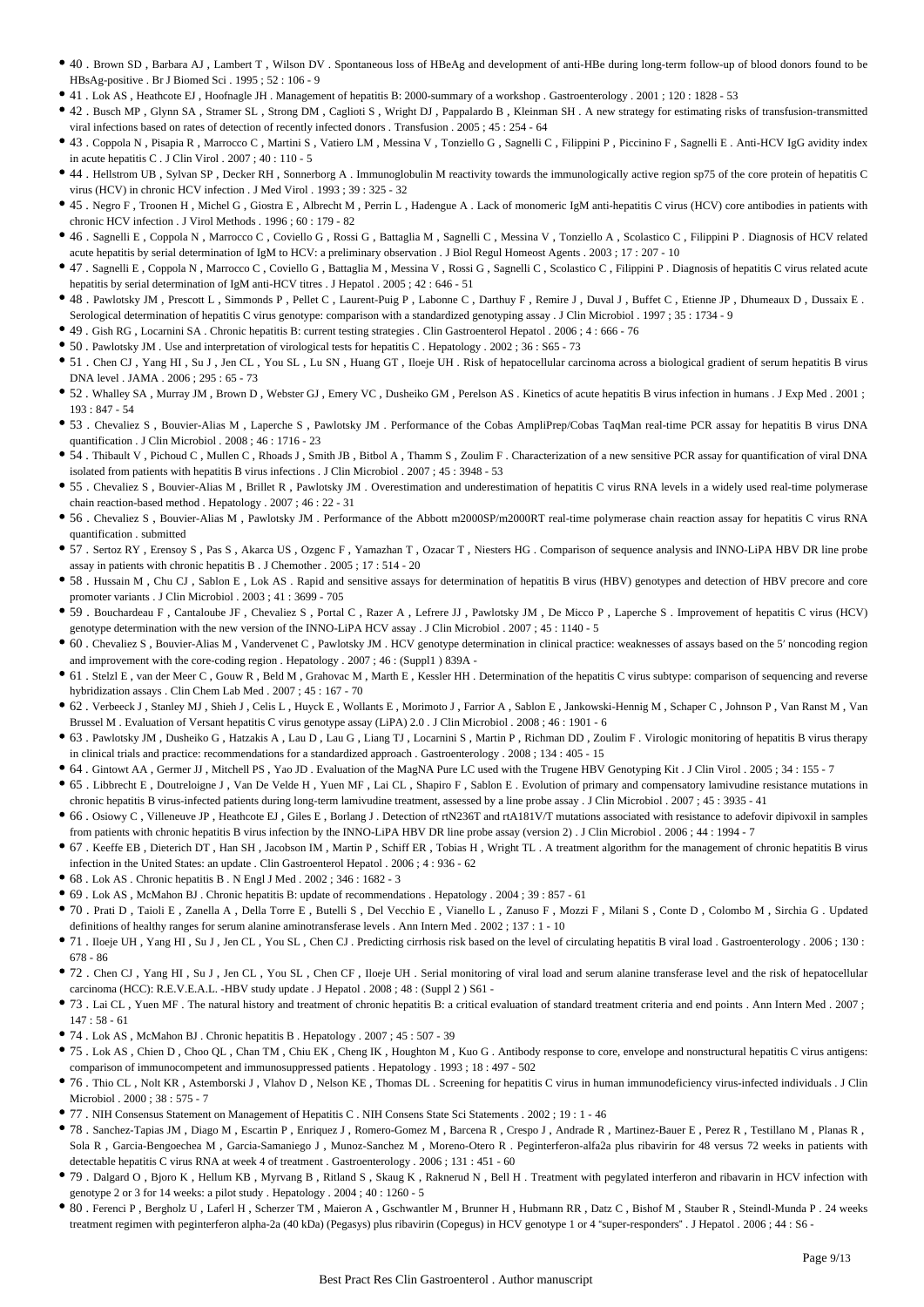- 81 . Mangia A , Santoro R , Minerva N , Ricci GL , Carretta V , Persico M , Vinelli F , Scotto G , Bacca D , Annese M , Romano M , Zechini F , Sogari F , Spirito F , Andriulli A . Peginterferon alfa-2b and ribavirin for 12 vs. 24 weeks in HCV genotype 2 or 3 . N Engl J Med . 2005 ; 352 : 2609 - 17
- 82 . von Wagner M , Huber M , Berg T , Hinrichsen H , Rasenack J , Heintges T , Bergk A , Bernsmeier C , Haussinger D , Herrmann E , Zeuzem S . Peginterferon-alpha-2a (40KD) and ribavirin for 16 or 24 weeks in patients with genotype 2 or 3 chronic hepatitis C . Gastroenterology . 2005 ; 129 : 522 - 7
- 83 . Zeuzem S, Buti M, Ferenci P, Sperl J, Horsmans Y, Cianciara J, Ibranyi E, Weiland O, Noviello S, Brass C, Albrecht J. Efficacy of 24 weeks treatment with peginterferon alfa-2b plus ribavirin in patients with chronic hepatitis C infected with genotype 1 and low pretreatment viremia . J Hepatol . 2006 ; 44 : 97 - 103
- 84 . Fried MW , Hadziyannis SJ , Shiffman M , Messinger D , Zeuzem S . Rapid virological response is a more important predictor of sustained virological response (SVR) than genotype in patients with chronic hepatitis C virus infection . J Hepatol . 2008 ; 48 : (Suppl 2 ) S5 -

### **Figure 1**

Kinetics of virological markers during chronic viral hepatitis: (A) chronic HBV infection; (C) chronic HCV infection.



B

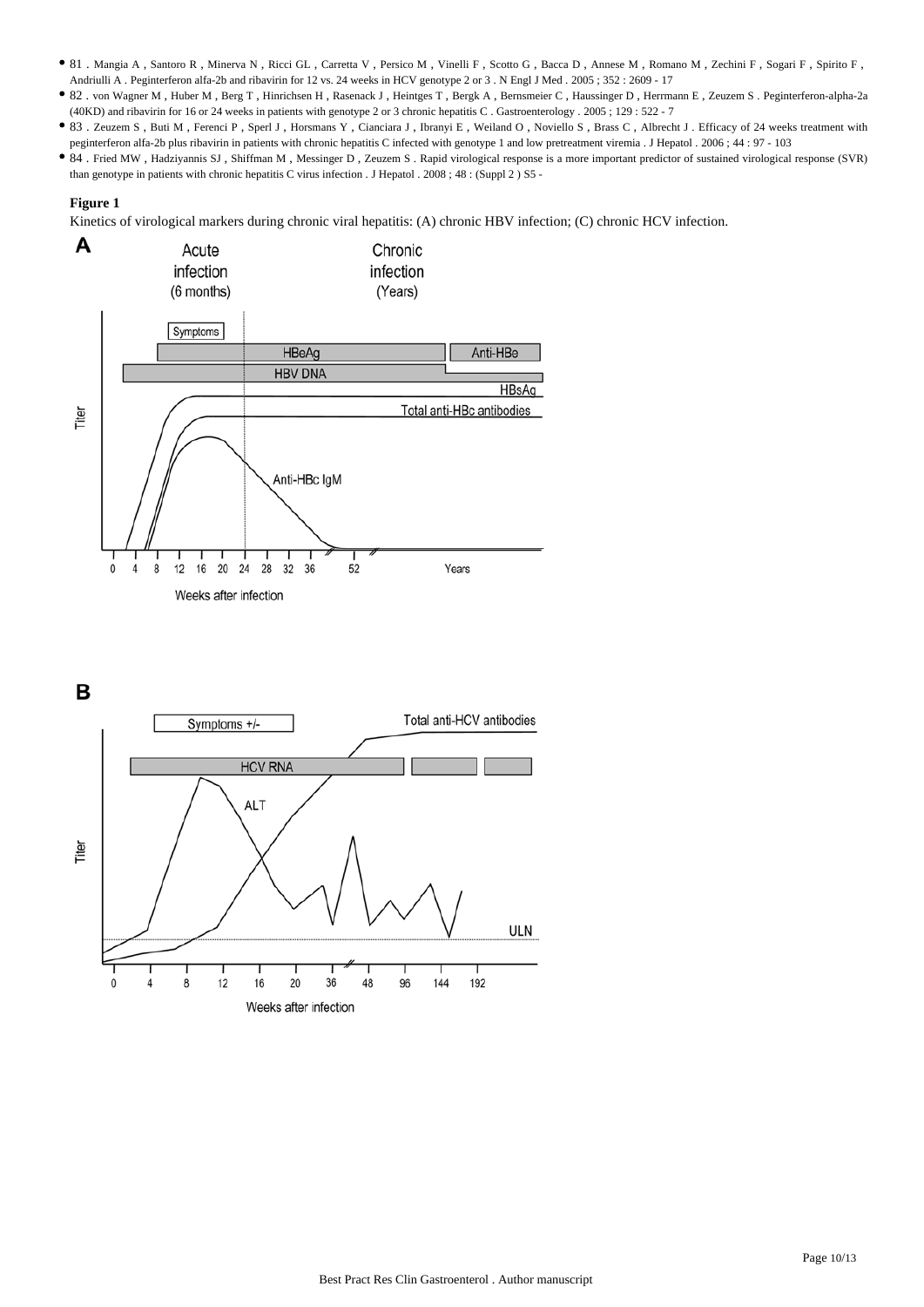# **Figure 2**

Algorithms for the use of HCV virologicals tools in the treatment of chronic hepatitis C, according to the HCV genotype.

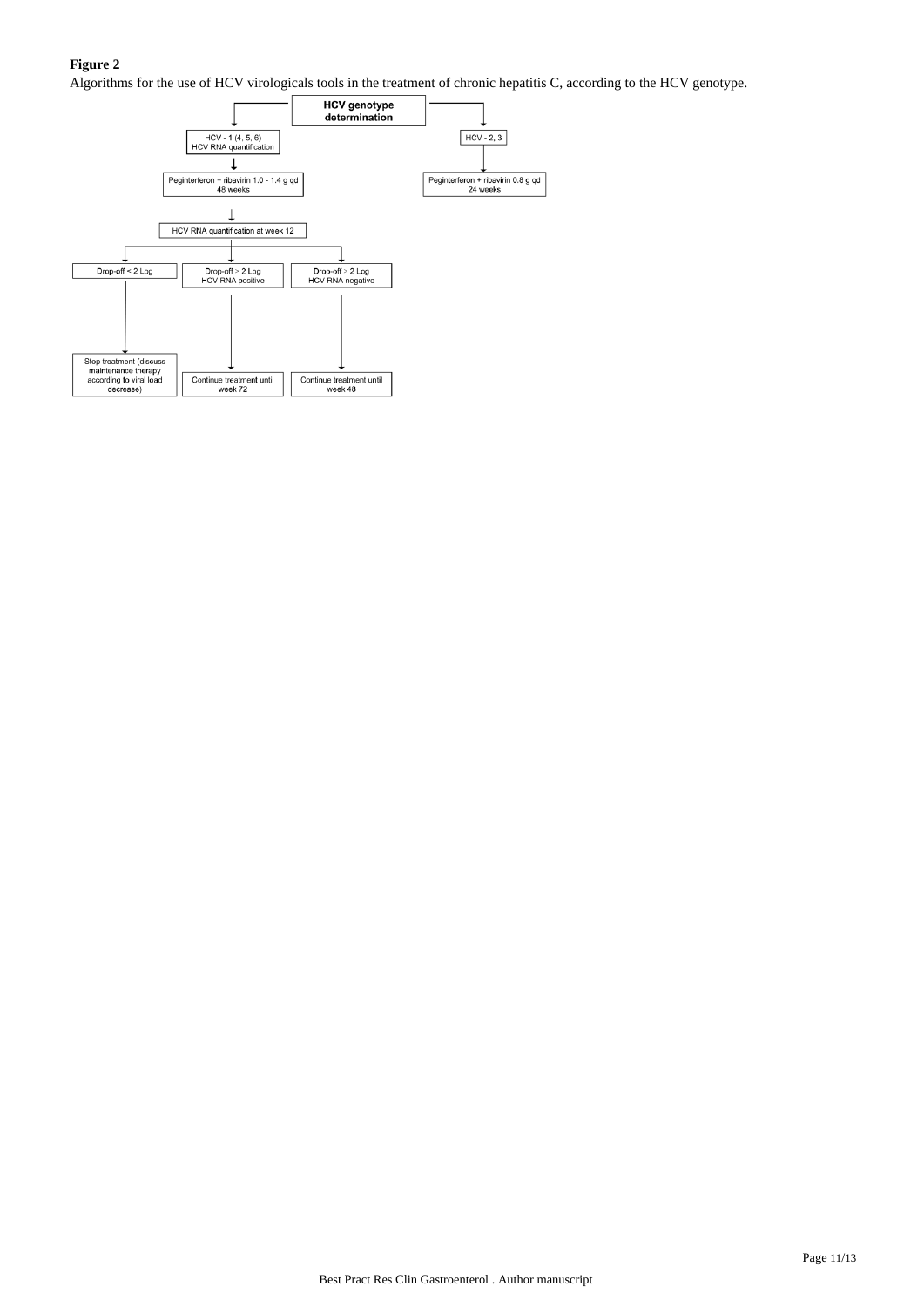## **Table 1**

Virological markers for the diagnosis and management of chronic HBV and HCV infections

# **Hepatitis B virus**

# **Direct markers**

| Hepatitis B surface antigen (HBsAg)<br>Hepatitis B e antigen (HBeAg)<br><b>HBV DNA</b> |
|----------------------------------------------------------------------------------------|
| HBV genotype <sup>®</sup>                                                              |
| HBV resistance substitutions                                                           |
| $ccDNA^*$                                                                              |
| <b>Indirect markers</b>                                                                |
| Anti-HBs antibodies                                                                    |
| Anti-HBc antibodies (IgM & IgG)                                                        |
| Anti-HBe antibodies                                                                    |
| <b>Hepatitis C virus</b>                                                               |
| <b>Direct markers</b>                                                                  |
| Capsid antigen <sup>*</sup>                                                            |
| <b>HCV RNA</b>                                                                         |
| HCV genotype                                                                           |
| <b>Indirect markers</b>                                                                |
| Total anti-HCV antibodies                                                              |

\* not routinely available